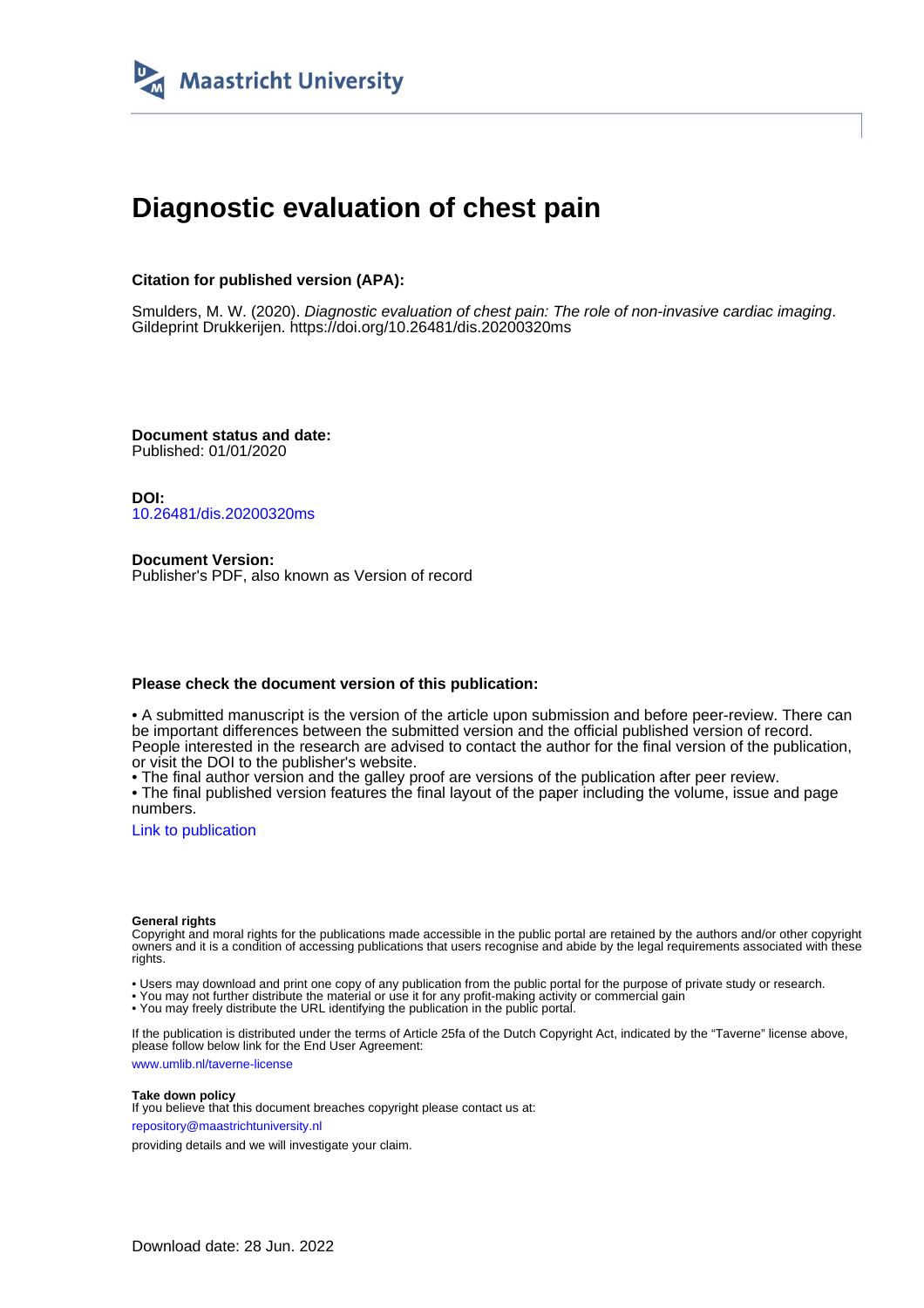# **Valorisation**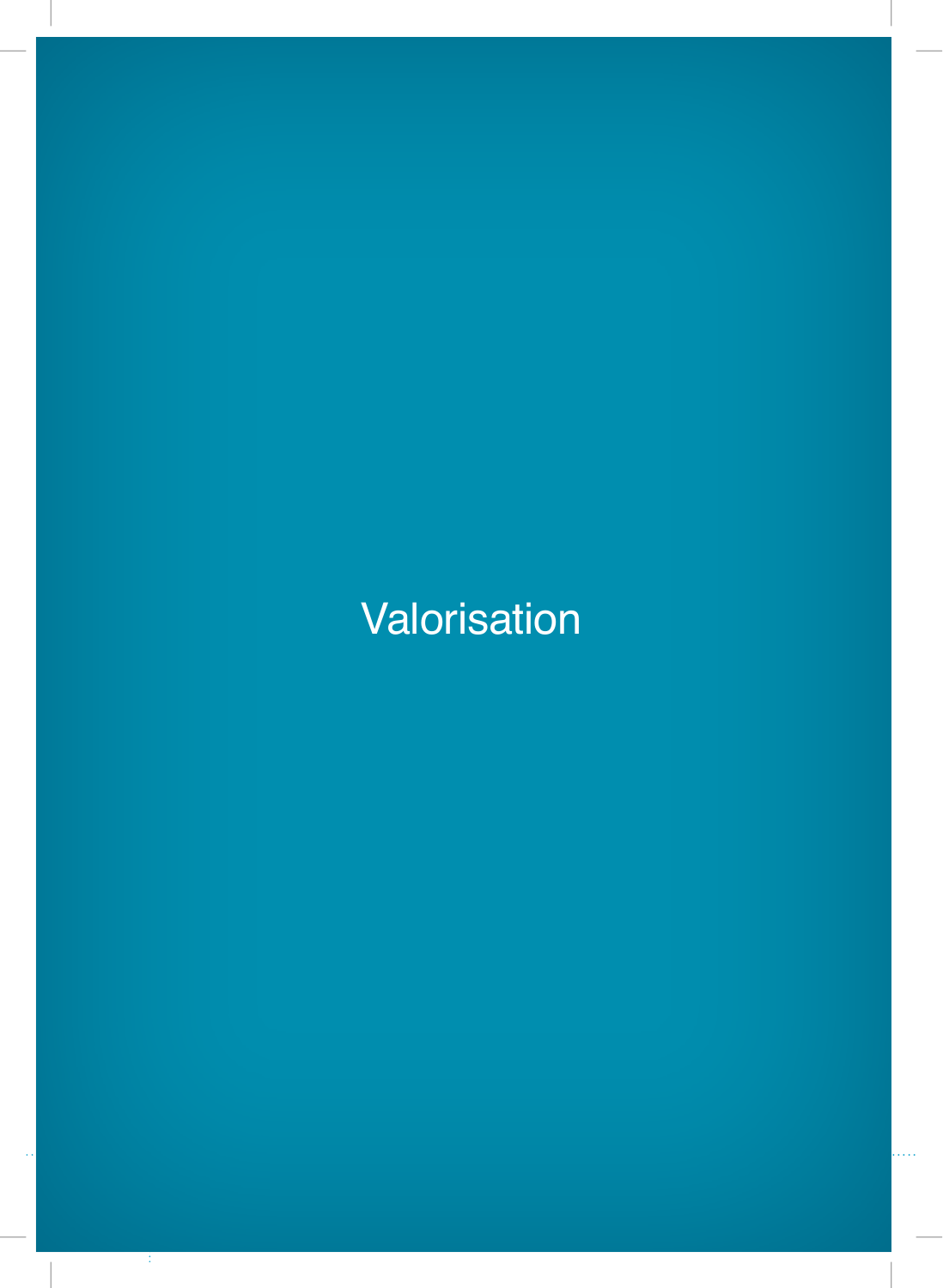#### **Relevance**

In Europe, 85 million inhabitants have cardiovascular disease and over 3 million Europeans experience angina pectoris (i.e. chest pain related to myocardial ischemia) or an anginal equivalent for the first time every year.<sup>1</sup> Cardiovascular disease is the main cause of demise in developed countries.1,2 The prevalence of cardiovascular disease and its impact on morbidity and mortality is even expected to increase in the following years due to ageing.

Chest pain is the most common cause for an emergency department visit.<sup>3</sup> The cause of chest pain ranges from a trivial ailment to more serious potentially life-threatening diseases. Non-invasive cardiovascular testing is often considered crucial in the diagnostic work-up of patients with chest pain. A substantial increase in the use of additional testing is observed over the last years.4,5 Adequate selection of patients for the appropriate test is essential to prevent ineffective use of these costly diagnostics.

The central theme of this thesis is to investigate the role of non-invasive imaging in patients with acute or chronic chest pain. Ultimately, the results of the research presented in this thesis may contribute to a more (cost-)effective use of diagnostic tests and improve patient outcome.

#### **Target groups**

Patients investigated in this thesis represent the full spectrum of chest pain. The **frst part** of this thesis provides a general introduction to this topic. The **second part** of this thesis discusses the use of non-invasive diagnostic testing in patients with acute chest pain. Among patients with acute chest pain at the emergency department, the patient history, electrocardiographic and laboratory fndings provide important information for risk stratifcation. Based on this risk assessment, patients can be categorized as: 1) low risk for acute myocardial infarction (atypical symptoms, normal electrocardiogram and low-to-normal high-sensitivity cardiac troponin levels), 2) intermediate risk for acute myocardial infarction (near)normal or inconclusive electrocardiogram and minimally elevated high-sensitivity cardiac troponin levels), and 3) high risk or defnite acute myocardial infarction (signifcant electrocardiographic changes and/or increased troponin levels). The third part of this thesis focusses on patients with chronic chest pain. Patients with chronic chest pain can be categorized as 1) patients with suspected coronary artery disease or 2) patients with stable or new onset angina pectoris in whom coronary artery disease is already known. In this thesis, all above mentioned subgroups are investigated.

The findings of the studies presented in this thesis are relevant for cardiologists, emergency department physicians, (nuclear) radiologists, clinical chemists, general practitioners, researchers and policy makers. A diagnostic decision tree for the evaluation of patients with acute chest pain is included in **chapter 10** of this thesis and may help physicians to decide whether additional diagnostic testing is indicated at all and to select the most appropriate modality for a specifc clinical scenario.

Despite that this thesis is primarily targeted to physicians, its results could be informative for patients experiencing chest pain as well. Patients should be informed (preferably by a professional) about the diagnostic and/or prognostic value of additional cardiac testing based on their specifc pre-test likelihood of having ischemic heart disease.

#### **Activities/products and innovation**

Evaluating patients with chest pain remains challenging and requires a high level of clinical experience of physicians. Categorizing patients into risk groups is a simplifcation of the underlying continuum in risk that ranges from 0-100% in an individual patient. It is expected that computer assisted patient care including decision support systems guided by machine learning/artifcial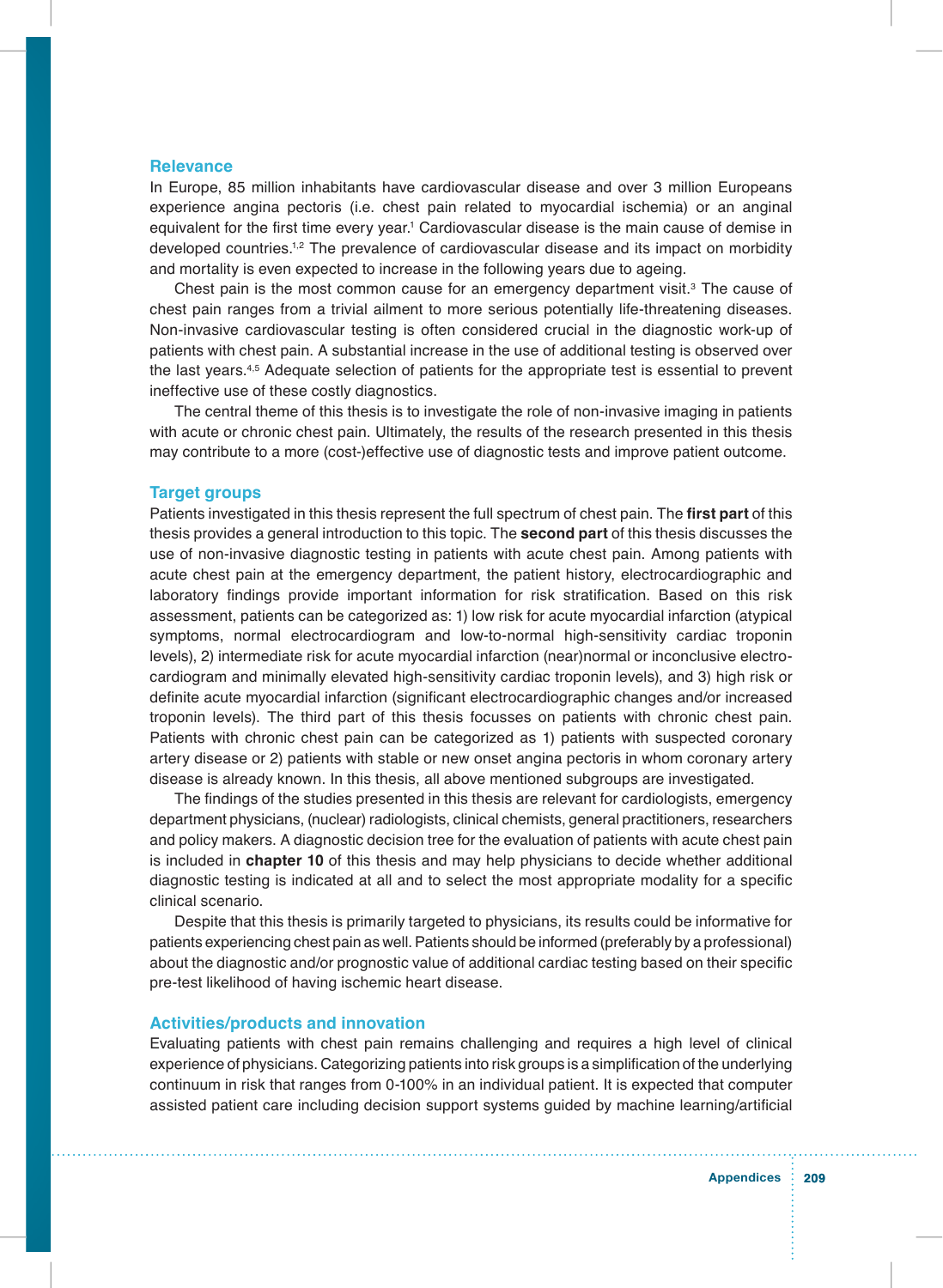intelligence may assist the treating physician by providing more specifc estimates of patients' risk along a continuous scale in the (near) future. However, clinical validation studies focused on patient outcome and cost-effectiveness are needed to confrm this hypothesis.

At present, identifying subgroups of patients with different risk profles is not only practically useful, in that it structures the diagnostic strategy, it also allows performing and comparing research.

The diagnostic tests investigated in this thesis are often routinely available in academic and non-academic hospitals. The innovation lies in the selection of patients, timing of the diagnostic test, test quality and combined interpretation of clinical data and test results.

The results in this thesis suggest the following. First, additional diagnostic testing is not useful in patients with acute chest pain at low clinical risk. Second, CMR and CTA can be used as safe gatekeepers for invasive coronary angiography in patients with acute chest pain, an inconclusive electrocardiogram and elevated high-sensitivity cardiac troponin levels (suspected non-ST elevation myocardial infarction). Third, CMR plays a crucial role in the diagnostic process of patients with suspected myocardial infarction and normal coronary arteries on coronary angiography (invasive coronary angiography or CTA). Fourth, CMR provides insight into the infarct healing process and thereby allows estimating infarct age. Fifth, a negative non-invasive imaging test result yields an excellent prognosis for patients with suspected or known stable coronary artery disease.

#### **Planning & implementation**

We have shown that routine use of non-invasive cardiac testing in patients with acute chest pain and normal high-sensitivity cardiac troponin T levels has a low diagnostic yield. Restricting additional non-invasive diagnostic testing to only patients with a higher risk, was suggested in our observational study described in **chapter 3**. Similar conclusions were drawn in a recent manuscript concerning a larger multicenter trial.<sup>6</sup> Both studies suggest that standardized clinical risk stratifcation (including troponin measurement) for the selection of additional diagnostic testing may improve the efficacy of care while maintaining patient safety. Although promising, more robust evidence provided by randomized controlled clinical trials, large matched cohort studies preferably employing registry-based recruitment (proposed study design: no test versus test with an adequate sample size to assess patient outcome) are needed to further convince cardiologists and emergency department physicians.

**Chapters 5 & 6** describe a randomized controlled clinical trial in patients with suspected non-ST elevation myocardial infarction (i.e. acute chest pain, inconclusive electrocardiogram and elevated high-sensitivity cardiac troponin T levels). This trial shows that a CMR and CTA first strategy prevents (unnecessary) invasive coronary angiography. Despite that no difference in patient outcome was observed between groups (secondary endpoint), verifcation of patient safety in a larger multicenter trial is warranted. The observed trend of having less events and complications in both non-invasive imaging arms compared to a routine invasive strategy, suggests that early CMR or CTA are appropriate alternatives to a routine invasive strategy in suspected non-ST elevation myocardial infarction and should be considered in hospitals with sufficient expertise. Furthermore, it is expected that the results of the CARMENTA trial will initiate non-invasive imaging guided trials in patients with suspected non-ST elevation myocardial infarction. Likewise, a recent study showed the significance of non-invasive MR-imaging in stable coronary artery disease.<sup>7</sup> It needs to be awaited whether our trial will already be a true game-changer in the diagnostic approach of patients with suspected non-ST elevation myocardial infarction. Given these initial results, we expect that such an "imaging-frst" strategy in suspected non-ST elevation myocardial infarction patients shall provide a safe, cost effective,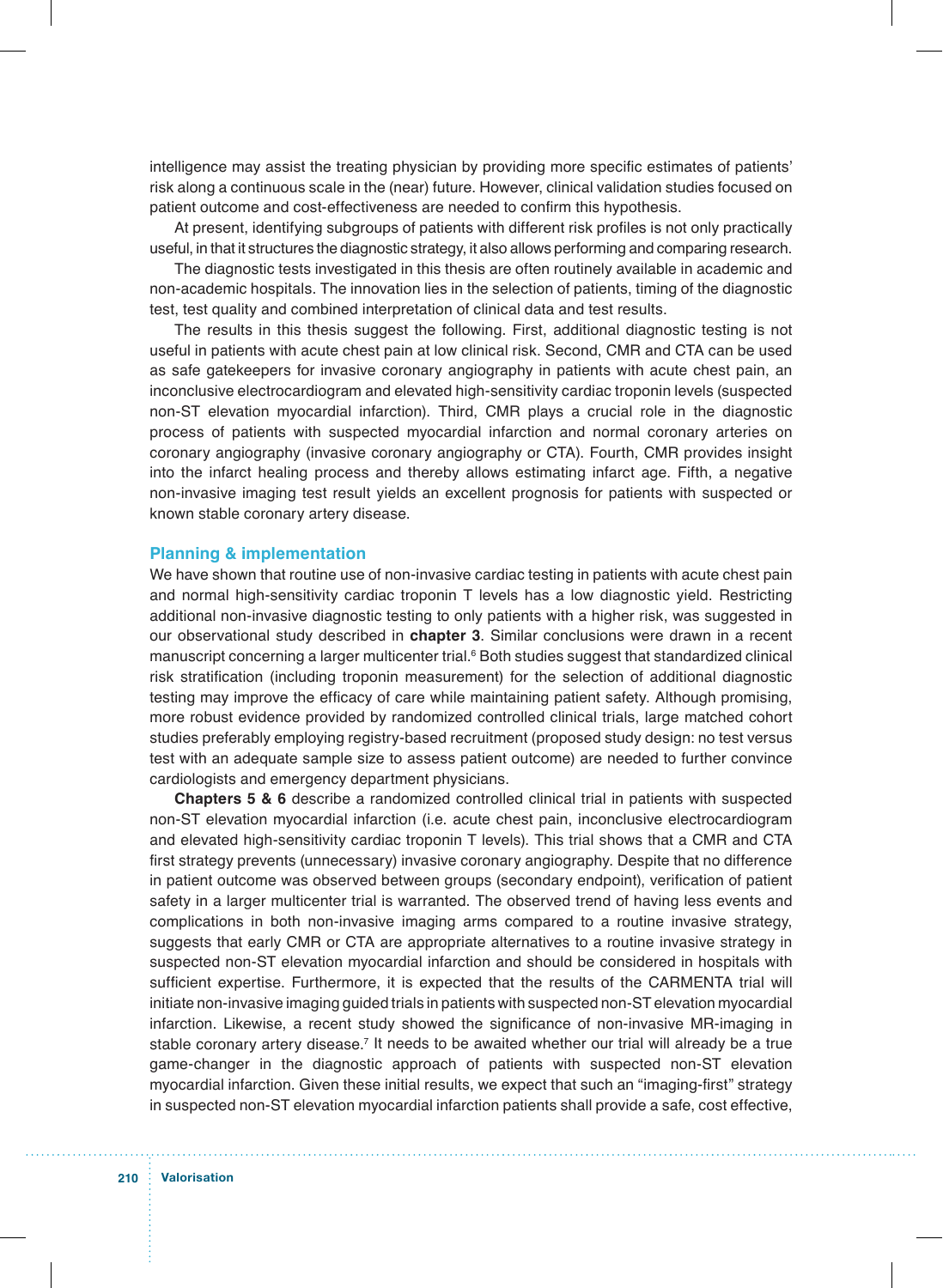rapid and patient-friendly diagnostic and treatment approach. We anticipate this approach to fundamentally change the way the cardiovascular community will diagnose coronary artery disease and related conditions.

CMR allows us to visualize different aspects of the infarct healing process. Prior studies argued that T2-weighted CMR was able to differentiate acute and chronic myocardial infarction. We show in **chapter 7**, that T2-weighted hyperintensity may persist for several months after acute myocardial infarction and therefore likely does not represent myocardial edema. Moreover, we postulated a multicomponent CMR approach involving cine, T2-weighted, and delayed enhancement imaging to determine infarct age more accurately. Despite that many myocardial infarctions result in acute chest pain, triggering an emergency department visit and subsequent diagnosis of acute myocardial infarction, also silent myocardial infarction occurs frequently. In this case, the timing of the event is unknown. It is crucial for patient management to know whether a myocardial infarction is (sub)acute or chronic. For instance, dual antiplatelet therapy is only indicated in acute myocardial infarction. Another clinical implication of detecting acute myocardial infarction is related to the identification of the culprit lesion. Many patients with acute myocardial infarction have multivessel disease, in whom identifcation of the culprit coronary artery is often challenging. CMR may help identifying the culprit coronary artery by locating the infarcted segment and differentiate any prior injury from acute myocardial infarction.<sup>8</sup> In our study, we used standard CMR sequences. Therefore, we believe that this approach is robust, and can directly be incorporated into clinical practice without extra costs or requirement for additional training.

The meta-analysis on patients with suspected or known coronary artery disease presented in **chapter 9** concludes that prognosis is excellent when ischemia or obstructive coronary artery disease is absent, regardless of the cardiac imaging modality. Arguably, this challenges the need for additional, more advanced testing even when a more 'simple' test (for instance exercise testing) does not suggest stress-induced cardiac ischemia. However, information of patient management and any follow-up testing was not available in this study. In general, meta-analyses may only indirectly change clinical care, by informing physicians about the mean prognostic value of a modality in a specific patient population. Decision making for the individual patient, however, requires a more sophisticated approach.